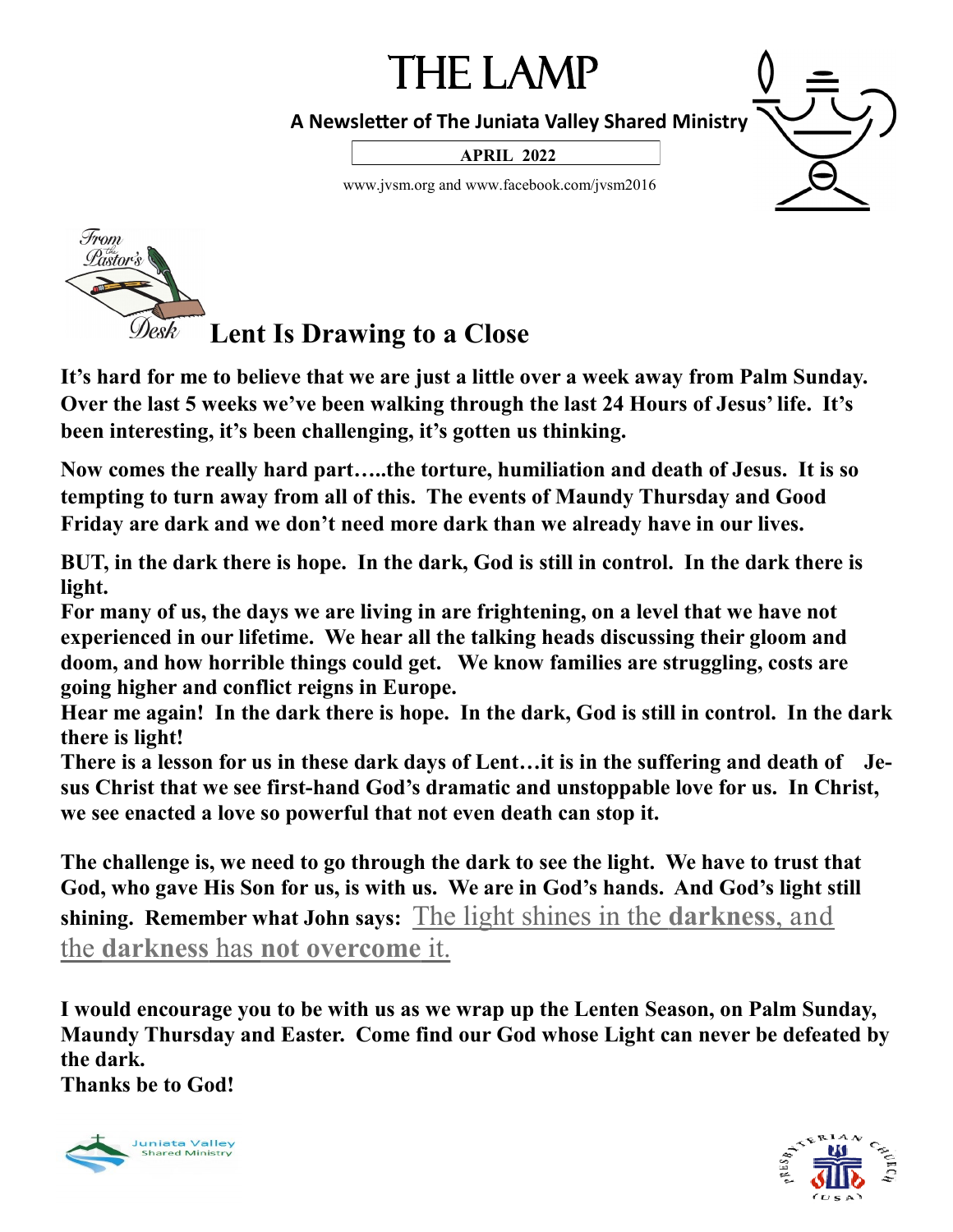## **HIGHLAND UNITED**

### **DO YOU KNOW YOUR HYMNS?**

| <b>DENTIST</b> Crown Him with Many Crowns               | <b>TAILOR Holy, Holy, Holy</b>             |
|---------------------------------------------------------|--------------------------------------------|
| <b>WEATHERMAN There Shall be Showers of Blessings</b>   | <b>IRS</b> I Surrender All                 |
| <b>CONTRACTOR</b> The Church's One Foundation           | <b>GOSSIP</b> Pass It On                   |
| <b>GOLFER</b> There is a Green Hill Far Away            | <b>ELECTRICIAN Send The Light</b>          |
| <b>SHOPPER</b> Sweet Bye and Bye                        | <b>POLITICIAN Standing on the Promises</b> |
| <b>REALTOR</b> I've God a Mansion Just Over the Hilltop |                                            |

**OPTOMETRIST Open My Eyes That I May See**

### **AND FOR THOSE WHO SPEED ON THE HIGHWAY**

- **45 mph God Will Take Care of You**
- **65 mph Nearer My God To Thee**
- **85 mph This World is not My Home**
- **95 mph Lord, I'm Coming Home**
- **100 mph Precious Memories**



### **ZOOM LINKS**:

**BIBLE STUDY LINK:** Saturday 8:30am [https://zoom.us/j/96734419425?](https://zoom.us/j/96734419425?pwd=SVlJVXBDSEVST3o0SWdZd2JOdk9odz09) [pwd=SVlJVXBDSEVST3o0SWdZd2JOdk9odz09](https://zoom.us/j/96734419425?pwd=SVlJVXBDSEVST3o0SWdZd2JOdk9odz09) Meeting ID: [967 3441 9425](callto:967%203441%209425) Passcode: 288147 Dial by your location  $+1$  646 876 9923 US (New York) Meeting ID: 912 154 723 Password: 664159 IF YOU ARE USING A CELL OR LAND LINE: [+1 929 205 6099](callto:+1%20929%20205%206099) Meeting ID: 912 154 723

**ADULT SUNDAY SCHOOL** (8:30am) <https://us02web.zoom.us/j/619915621?pwd=NFN3ZzRPSWRGM2ZpVmhqWFRWWkdKUT09>

**WORSHIP LINK** 9:30am Sunday Worship <https://zoom.us/j/912154723?pwd=cHI2eVJBVWM0azV4U0MzZ1NtdHEzUT09> Meeting ID: 912 154 723 Password: 664159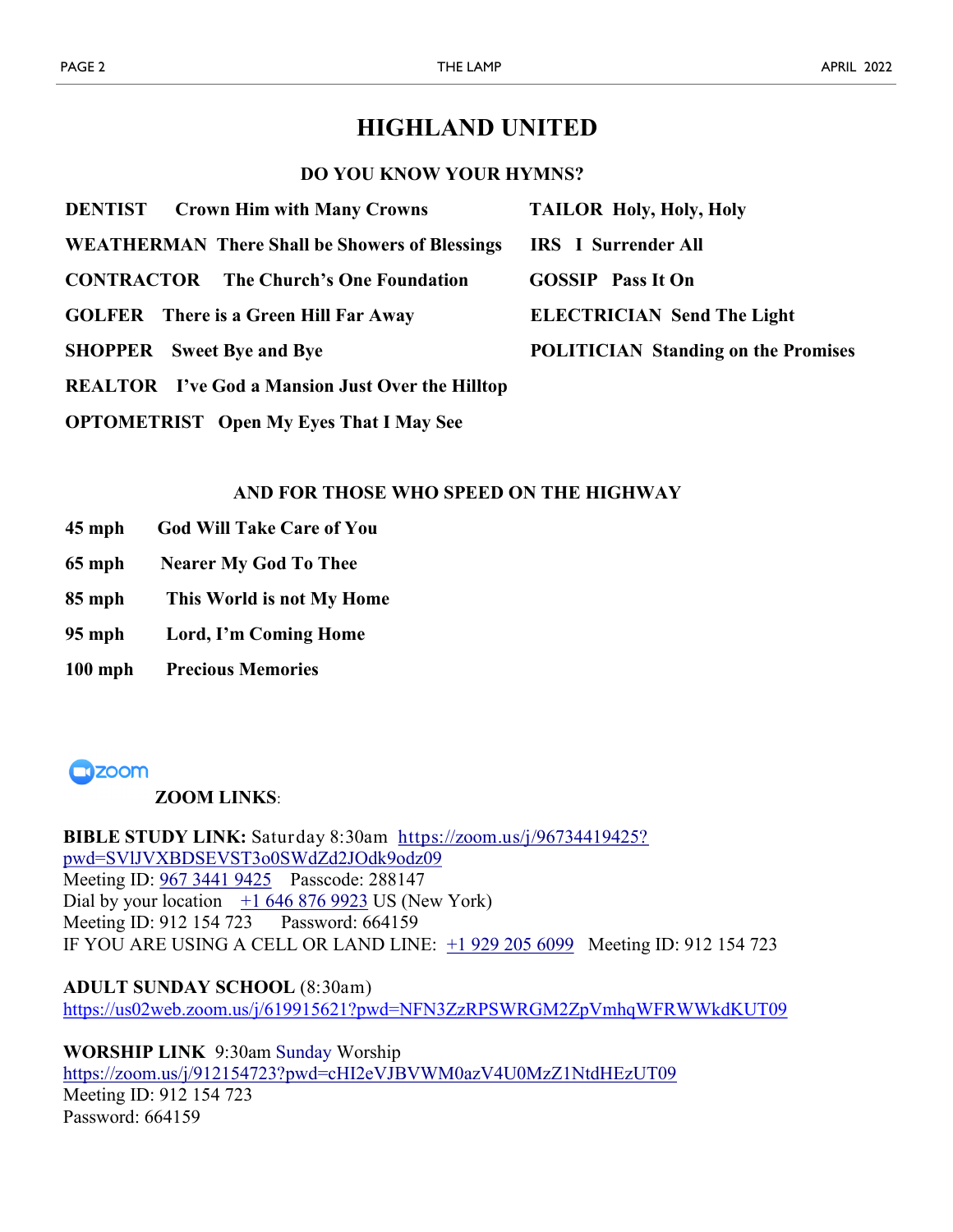## **HIGHLAND UNITED FINANCES:**



| <b>Date</b>   | G. Fund    | <b>B.</b> Fund         | <b>Mission</b> | <b>Adult SS</b>       | K. Ministry Per Capita |                       | <b>Totals</b> |
|---------------|------------|------------------------|----------------|-----------------------|------------------------|-----------------------|---------------|
| 02/06/22      | \$3,048.84 | $\frac{\$}{275.00}$    | \$170.00       | 0.00<br>S.            | S.<br>7.00             | 154.32<br>S.          | \$3,655.16    |
| 02/13/22      | \$1,773.00 | \$125.00               | \$160.00       | 0.00<br><sup>\$</sup> | S.<br>36.00            | 127.90<br>S.          | \$2,221.90    |
| 02/20/22      | \$1,001.00 | <sup>S</sup><br>50.00  | \$75.00        | 0.00<br>S.            | S.<br>0.00             | 60.00<br><sup>S</sup> | \$1,186.00    |
| 02/27/22      | \$810.00   | 80.00<br>\$            | 5.00<br>S.     | 0.00<br>S.            | \$<br>0.00             | \$<br>0.00            | 895.00<br>\$  |
| <b>TOTALS</b> | \$6,632.84 | 530.00<br>$\mathbf{s}$ | \$410.00       | 0.00<br>S             | 43.00<br>\$            | 342.22<br>S.          | \$7,958.06    |

**Per Capita Assessment for 2022 is for 116 members @ \$27.26/member-\$3,162.16.** 

**DEACONS OF THE MONTH THROUGH AUGUST:** Michelle Byers—April; Elaine Buffington— May; Linda Bitting—June; Melissa Neidigh—July and Susan Robinson—August.

|                       | $\overline{2}$<br>Apr. | Jesse Neidigh                                   |
|-----------------------|------------------------|-------------------------------------------------|
|                       | 3                      | Gayle Ulsh                                      |
| HIGHLAND              | 5                      | <b>Charlotte Frerotte</b>                       |
| Church Road           | 7                      | Colin Barlup                                    |
|                       | 12                     | <b>Sherry Rolston</b>                           |
| port, PA 17074        | 20                     | Elaine Buffington, Darlene Adams, Matthew Bates |
| E-mail:               | 22                     | Lori Comp                                       |
| hupcsecre-            | 23                     | Christopher Bates, Troy Little                  |
| embargmail.com        | 26                     | Lee Kraft, William Neidigh                      |
| #: (717) 567-9577     | 28                     | Brenda Mayer                                    |
| Pastor                | 29                     | <b>Sharon Heller</b>                            |
| <b>Nancy McClure</b>  | 30                     | Michelle Byers                                  |
| <u>erk of Session</u> |                        |                                                 |
| atricia Shutt         |                        |                                                 |
| <u>urch Secretary</u> | Anniversaries:         | Gary and Sharon Heller<br>$\mathbf{1}$          |
| inda Bitting.         |                        | Max and Carol Kauffman<br>26                    |
| <u>ırch Treasurer</u> |                        |                                                 |
| ecky Wudtke           |                        |                                                 |
| ncial Secretary       |                        |                                                 |
| ennis Tressler        |                        |                                                 |
|                       |                        |                                                 |

 $11$ Newp

tary@e

Phone #

**Rev. I** 

**Cler** 

 $P\tilde{c}$ 

**Chu** 

Li **Church** 

Be

**Finar** 

Den

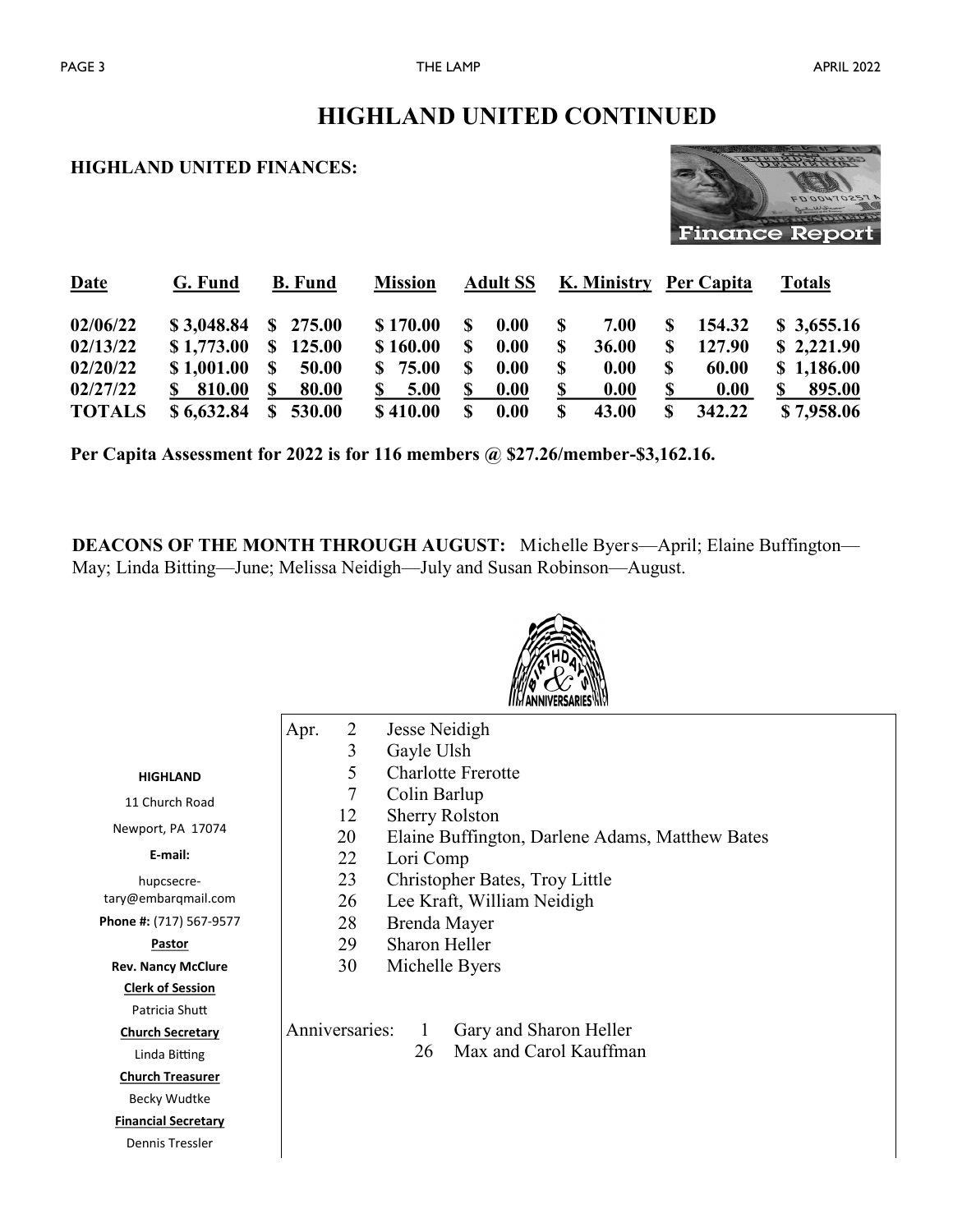### **ELDERS ON SESSION**

 Nancy Campbell Janice Zaring Joyce Heintzelman James Turner Patricia Shutt Cecile Willet Dennis Tressler Abigail Worthy Becky Wudtke **DEACONS** Darlene Adams Linda Bitting Jessica Bryson Kim Drum Elaine Buffington Michelle Byers Melissa Neidigh Wendy Brunner Susan Robinson



**APRILMISSION PROJECT:** Linda House provides transitional housing serving victims of Domestic Violence, Sexual Assault, Human Trafficking, Dating Violence and Stalking. Victims in Perry County and Northern Dauphin are eligible for this service. This is a 6 month to 2 year service.

The Linda House case manager will provide the following (but not limited to) 1. Individual/Group Counseling; 2. Employment Assistance; 3. Advocacy; 4. Transportation; 5. Accompaniment to Medical, Legal and Police Station; 6. Protection Orders. 7. Information and Referrals and 8. Safety Planning. Linda House is a Trauma, Survivor, Free and Confidential Service..



 Thank you for all your magazines! Your magazines supports Ronald McDonald House.



### **CALLING ALL CHILDRLEN/YOUTH:**

On Sunday evening, May 1 again from 6-7 we are making a special summer project. Not telling you what but here's a hint, you'll have to wear old clothes, you might get "fairly" dirty, and maybe "gnomeone" will know you. again you must signup

for this project also.



## **BIBLE STUDY SCHEDULE FOR APRIL:**

 April 2: Chapter 5 24 Hours That Changed the World. 8:30am at Westminster and via zoom April 9 Chapter 6 24 Hours That Changed the World. 8:30am at Highland and via zoom April 16<sup>th</sup> Chapter 7 24 Hours That Changed the World. 8:30am at Westminster and via zoom April 23rd **NO BIBLE STUDY** April  $30<sup>th</sup>$  Judas Iscariot

8:30am at Highland and via zoom

Join Zoom Meeting: <https://zoom.us/j/96734419425?pwd=SVIJVXBDSEVST300SWdZd2JOdk90dz09> Meeting ID: 967 3441 9425 Passcode: 288147 With phone +1 646 876 9923 US (New York) Meeting ID: 967 3441 9425 Passcode: 288147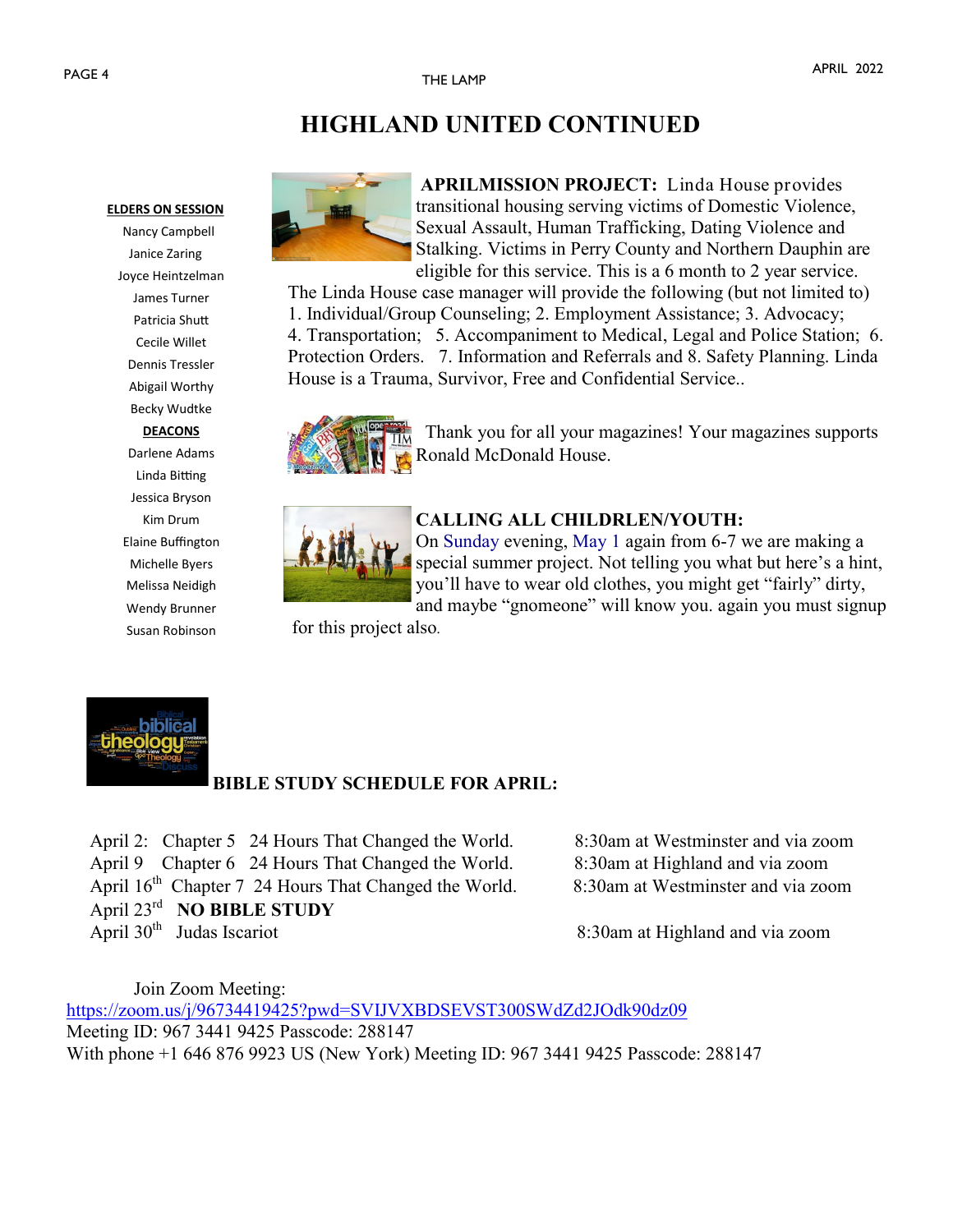

## **WORSHIP CALENDAR:**

| April $3^{rd}$ | "Hope in the Dark"                                                                              | Mark 15:15b-23 |
|----------------|-------------------------------------------------------------------------------------------------|----------------|
|                | April $10^{th}$ Palm Sunday<br>9:30am Highland: Reception of New Members<br>11:00am Westminster |                |

9:30am Highland and via zoom 11:00am Westminster

**QUOTE:** Many Christians are satisfied with their Destination but they neglect the Journey.

### **APRIL 10TH PALM SUNDAY** 9:30AM Highland Worship in person and via zoom. Reception of New Members

11:00am Westminster Worship

### **April 14th MAUNDY THURSDAY WORSHIP WITH COMMUNION**

- 6:00pm Soup and Sandwich Supper at Highland \*car pools will be arranged from Westminster
- 7:00pm Worship Service in person and via zoom

### **April 16th 8:30am BIBLE STUDY AT WESTMINSTER and via zoom**

### **April 17th Easter Sunday**

- 7:00am Sunrise service at Highland
- 9:00am Worship at Highland and via zoom
- 11:00am Worship at Westminster with our flower cross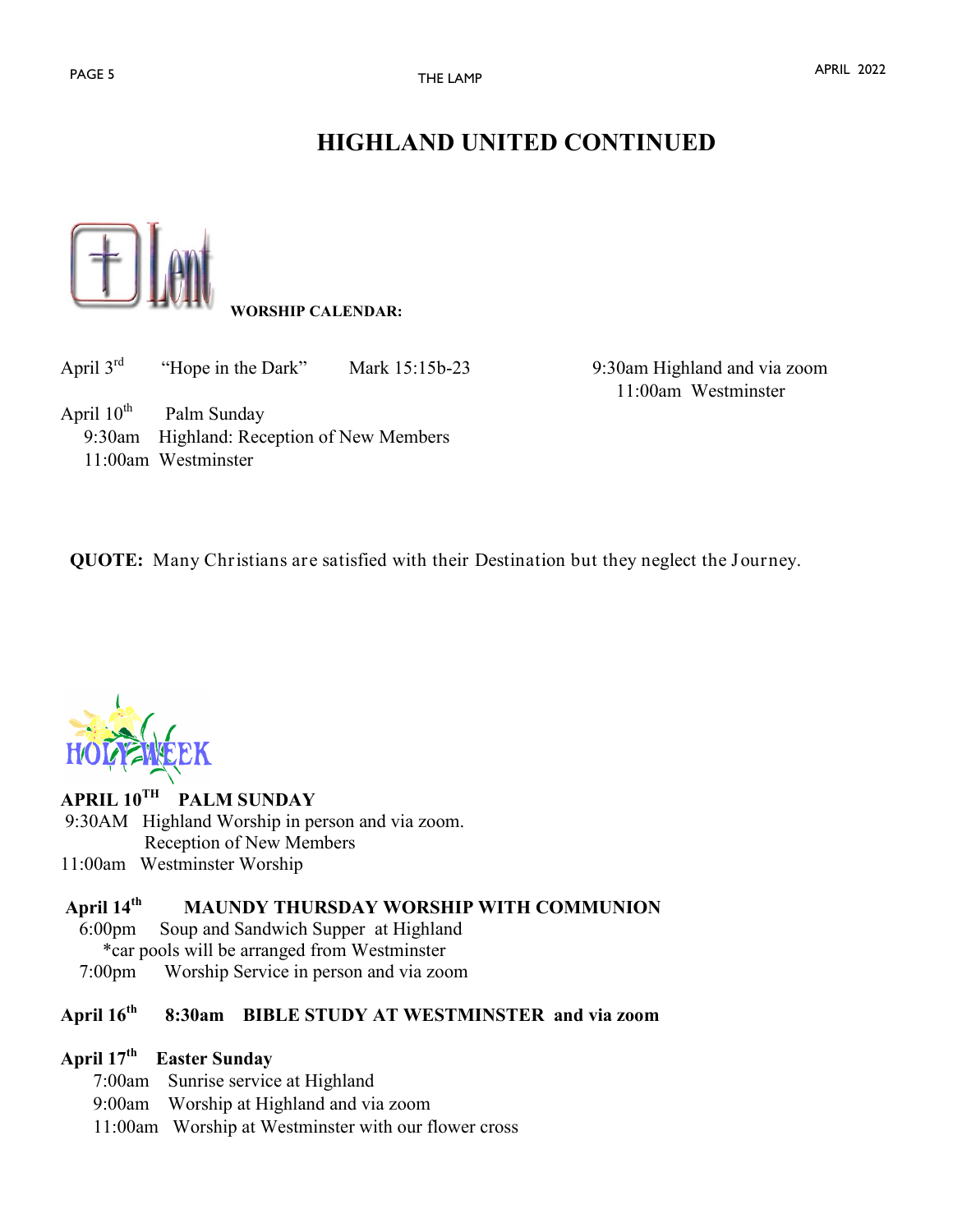

 The Deacons of both Shared Ministry Churches have chosen to focus our Lenten Mission Project on creating hygiene bags for Church World Service.

 Imagine suddenly having to leave your home that has burned down or been wiped out by flooding. You would have nothing but the clothes on your back: no toothbrush, soap, washcloths, combs…it wouldn't take long before you would feel really 'gross.'

 Hygiene bags provide some of these basic needs to folks who have been displaced from their homes. You can donate individual items or a whole hygiene bag if you would like. PLEASE FOLLOW THE LIST CAREFULLY as they are very specific as to what they can use.

### **SUPPLIES NEEDED:**

\*One hand towel measuring approximately 15" x 28" to 16" x 32" (No fingertip, bath, dish, or micro-fiber towels.)

\*One washcloth

\*One wide-tooth comb removed from the package (Found at discount dealers like sallybeauty.com.) • \*Must be sturdy with at least 6 inches of teeth. No pocket combs or picks • Rattail and combs without handles are acceptable

\*One fingernail or toenail clipper (Either one is acceptable. Remove from packaging.)

\* One bath size bar of soap in the original package

\*One toothbrush in the original package

\*Ten standard size Band-Aids

Do not add any extra items or toothpaste. A tube of extended expiration date toothpaste will be added to each hygiene kit just prior to its journey.



NIGHT CLUB FOR YOUTH IS 6-8<sup>TH</sup> GRADES meets every Wednesday at Highland.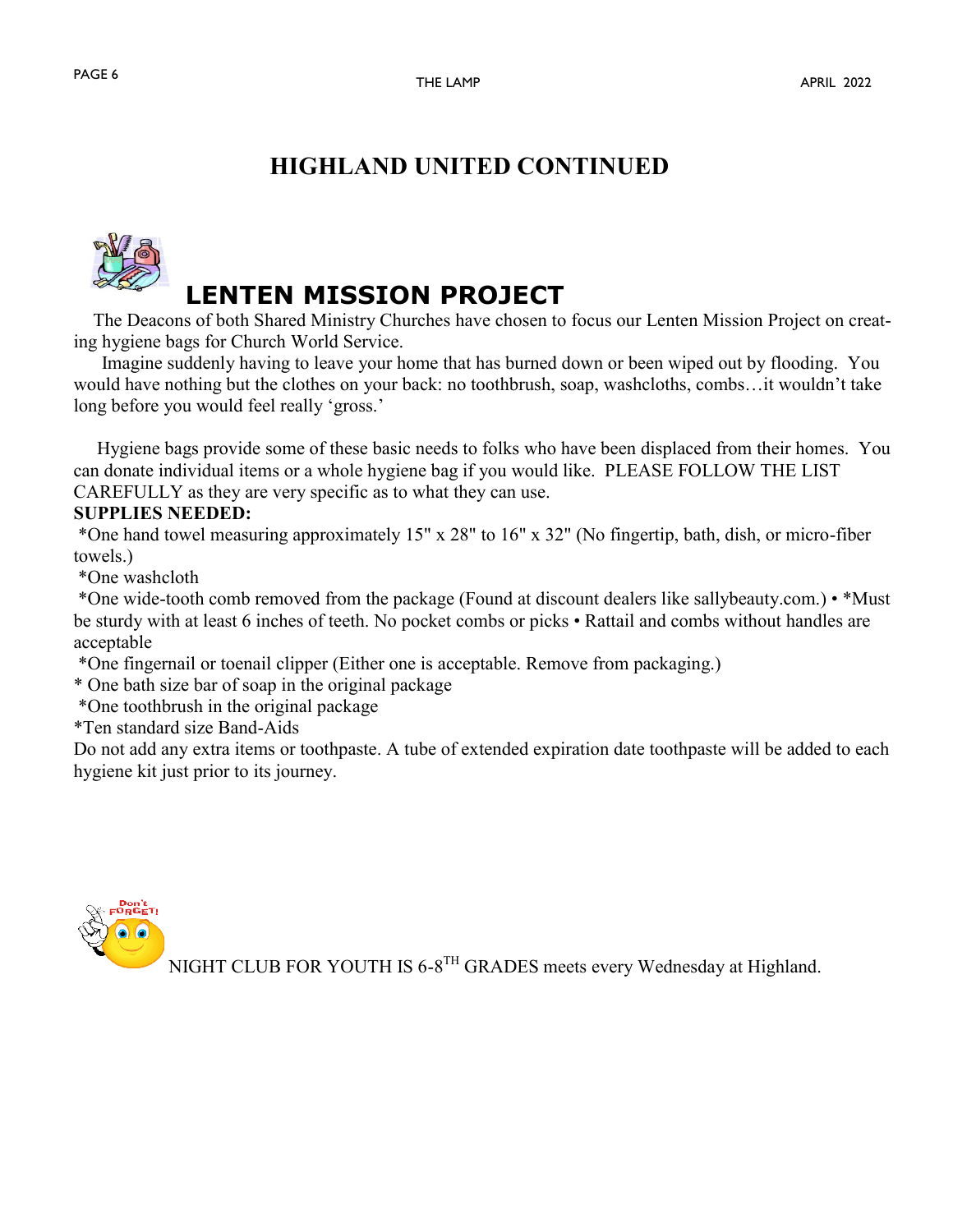PAGE 7 THE LAMP APRIL 2022 **WESTMINSTER** 3rd and Lemon Streets Mifflintown, PA 17059 **E-mail:**  westminsterupc@gmail.com **Clerk of Session** Kit Parks **Church Secretary** Judy Armstrong **Church Treasurer Sunday School Superintendent** John Shirk **Sunday SchoolTreasurer** Diane Marshall **ELDERS ON SESSION** Aaron Geedey Shelly Horning Deb Heisey Diane Marshall Kit Parks Vera Zimmerman Jody Satzler **DEACONS** BJ Doray Chris Fisher Barbara Koppenhaver Marie McNaight Michelle Parks Beth Stoner **TRUSTEES** Brett Satzler Robert Gill Rachel Dowling Jane Shirk Mike Stoner Petey Crater Rachel Dowling (Cemetery Treasurer)

## **WESTMINSTER UNITED**

**April Lector:** Rob Digon

**April Counters:** Diane Marshall and Michelle Parks

**April Closer:** Michelle Parks

**Child Care for April: 4/3** Gabe and Emily Book **4/10 (Palm Sunday)** Shelly Horning and Jody Satzler **4/17 (Easter)** Meghan Geedey and Cassett Trout **4/24**  Kit Parks and Michelle Parks

**April Birthdays: 6** Bonnie Cook **12** Nancy Dolin **14** Michael Stringer **19** Caden Geedey

**April Anniversaries: 4** Rich and Janice Swab **14** Mike and Beth Stoner, Jeff and Joy Abram **16** William and Kathie Eichenberger

**UPCOMING MEETING DATES: 4/5** Deacons 6:00 p.m. **4/7** Trustees 3:45 p.m.

**ALL BOARD MEETINGS AND ACTIVITIES** happening within the walls of Westminster now need to be posted on the "big calendar" in the Sunday School room—date, time, and location in the building. This will better help our sexton to know what's happening where, when and place. Thank you!



**MISSION OF THE MONTH FOR APRIL**: Church World Services

**ANYONE NEEDING MEALS PLEASE CONTACT ONE OF THE DEACONS:** Michelle Parks, Marie McNaight, Beth Stoner, Chris Fisher, Barb Koppenhaver, or BJ Doray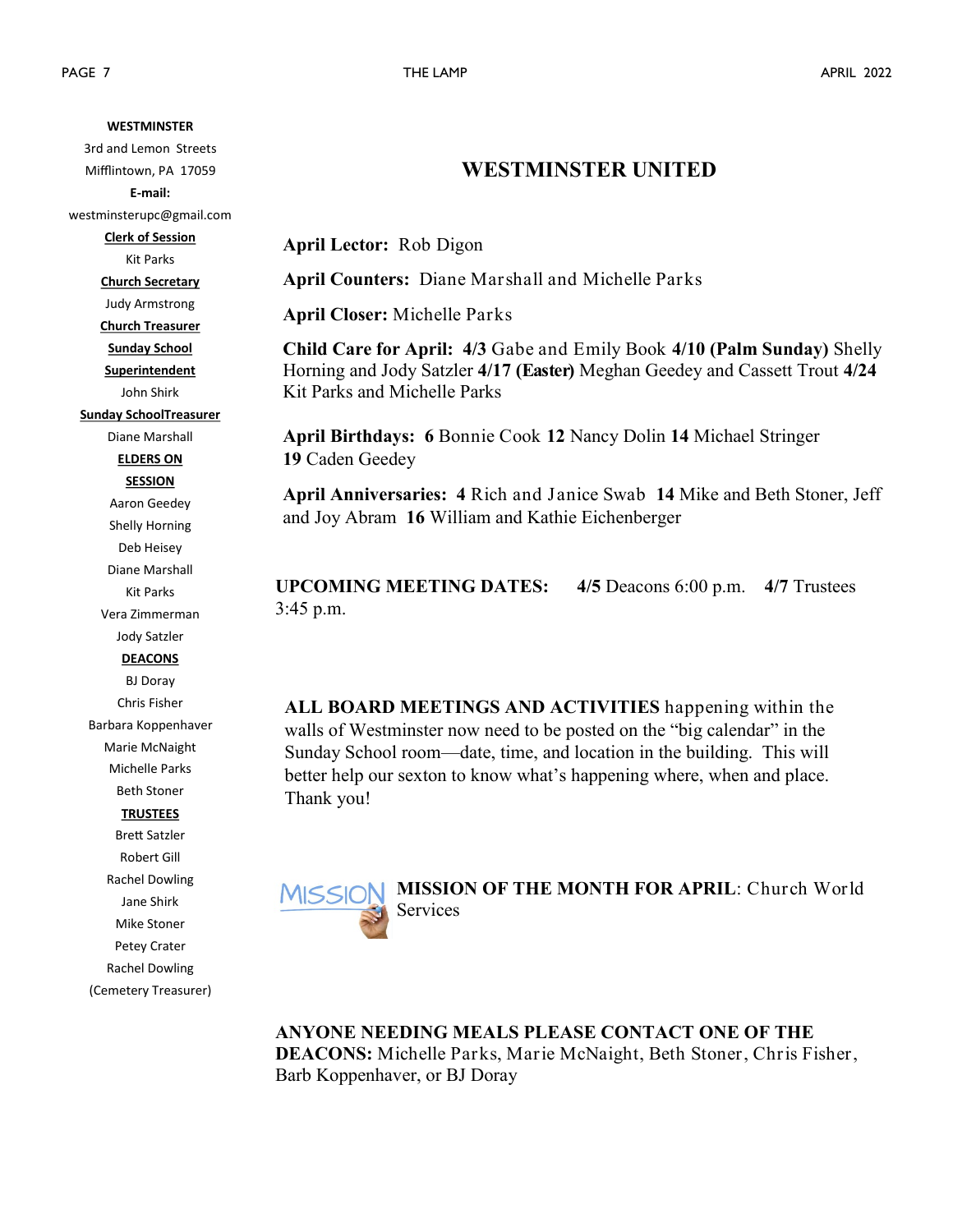## **WESTMINSTER UNITED CONTINUED**





 April 23rd **NO BIBLE STUDY** April  $30<sup>th</sup>$  Judas Iscariot

8:30am at Highland and via zoom



**WORSHIP CALENDAR:**

April 3rd "Hope in the Dark" Mark 15:15b-23 9:30am Highland and via zoom

April  $10^{th}$ Palm Sunday

9:30am Highland: Reception of New Members

11:00am Westminster

11:00am Westminster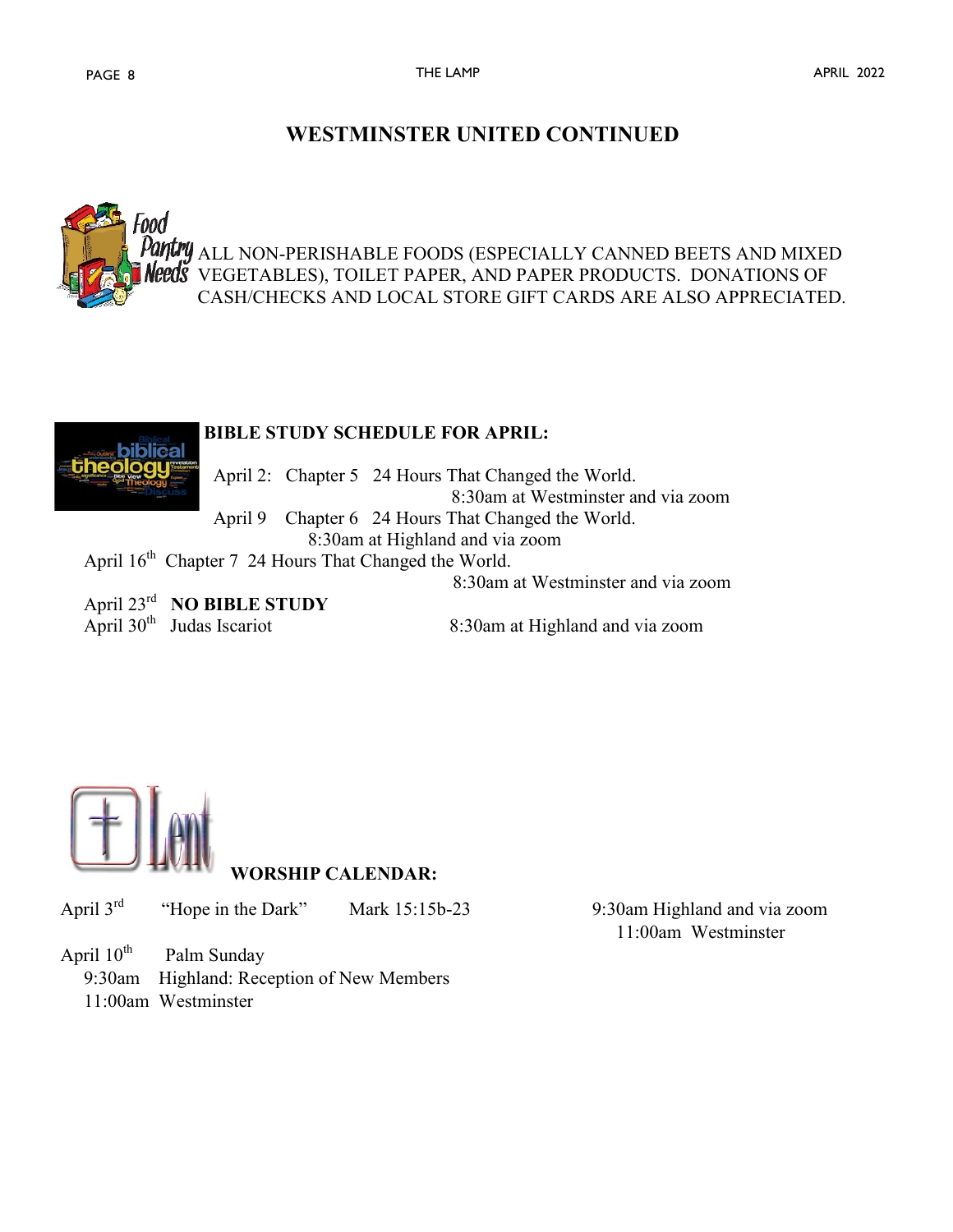## **WESTMINSTER UNITED CONTINUED**

# **LENTEN MISSION PROJECT**

 The Deacons of both Shared Ministry Churches have chosen to focus our Lenten Mission Project on creating hygiene bags for Church World Service.

 Imagine suddenly having to leave your home that has burned down or been wiped out by flooding. You would have nothing but the clothes on your back: no toothbrush, soap, washcloths, combs…it wouldn't take long before you would feel really 'gross.'

 Hygiene bags provide some of these basic needs to folks who have been displaced from their homes. You can donate individual items or a whole hygiene bag if you would like. PLEASE FOLLOW THE LIST CAREFULLY as they are very specific as to what they can use.

### **SUPPLIES NEEDED:**

\*One hand towel measuring approximately 15" x 28" to 16" x 32" (No fingertip, bath, dish, or micro-fiber towels.)

\*One washcloth

\*One wide-tooth comb removed from the package (Found at discount dealers like sallybeauty.com.) • \*Must be sturdy with at least 6 inches of teeth. No pocket combs or picks • Rattail and combs without handles are acceptable

\*One fingernail or toenail clipper (Either one is acceptable. Remove from packaging.)

\* One bath size bar of soap in the original package

\*One toothbrush in the original package

\*Ten standard size Band-Aids

Do not add any extra items or toothpaste. A tube of extended expiration date toothpaste will be added to each



**THANK YOU** to Westminster United Presbyterian Church for your generous gift and continued support toward our mission at "Lend A Hand" to aid those who have been struck by a natural disaster. It is through gifts like these that allow us to continue our mission. Since becoming a mission of the Carlisle Presbytery in 2005, we have taken over 100 trips to 10 states

in addition to working locally. In each of these trips, the people we have worked for/with have been victims of hurricanes, floods or tornadoes. The continued financial support from your congregation enables our mission of compassion to continue so long as there is a need. Your gift is gratefully received as well as your prayers.

Blessings, Jim Davis, LAH Office Coordinator

**THANK YOU: "**On behalf of the Paul W. DeLauter Youth Center, Inc., I would like to thank Westminster Presbyterian Church for your recent donation. It will go a long way to support the youth of our community. Thank you for sharing in our commitment to our youth."

Sincerely, Brent Miller, Treasurer, Paul W. DeLauter Youth Center, Inc.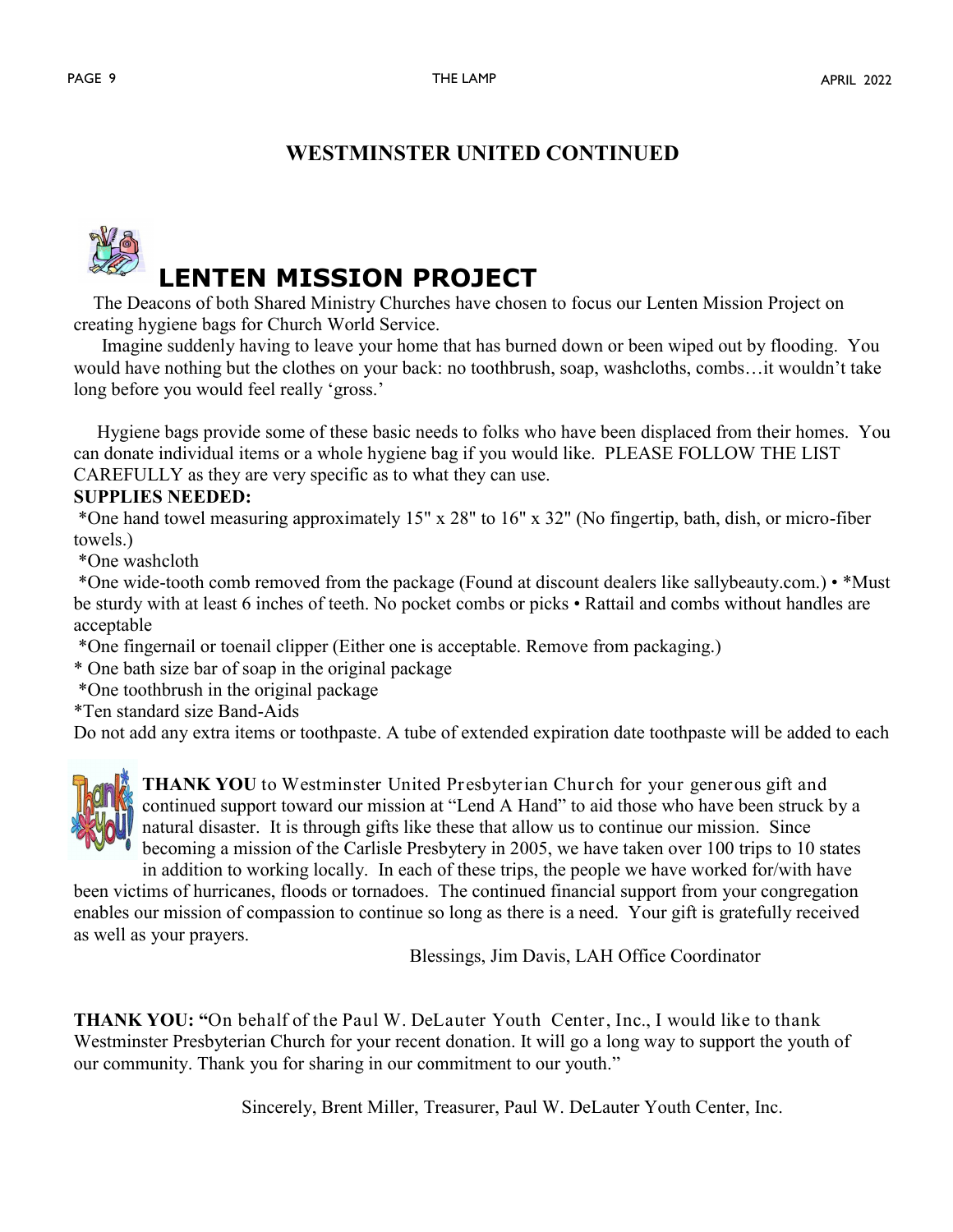## **WESTMINSTER UNITED CONTINUED**

### **APRIL 10TH PALM SUNDAY**

9:30AM Highland Worship in person and via zoom. Reception of New Members

11:00am Westminster Worship

### **April 14th MAUNDY THURSDAY WORSHIP WITH COMMUNION**

 6:00pm Soup and Sandwich Supper at Highland \*car pools will be arranged from Westminster

7:00pm Worship Service in person and via zoom

### **April 16th 8:30am BIBLE STUDY AT WESTMINSTER and via zoom**

### **April 17th Easter Sunday**

- 7:00am Sunrise service at Highland
- 9:00am Worship at Highland and via zoom
- 11:00am Worship at Westminster with our flower cross



### **The Fellowship Committee and Session are planning some very special events in the life of Westminster. MARK YOUR CALENDARS**

| 5/29  | Memorial Day Celebration of our Veterans             | both churches 10am at Highland |
|-------|------------------------------------------------------|--------------------------------|
| 6/26  | Church Picnic at the Park                            |                                |
| 7/3   | July 4 <sup>th</sup> Weekend Worship at the Cemetery | 11:00am                        |
| 10/30 | Outdoor worship with Catered Lunch                   |                                |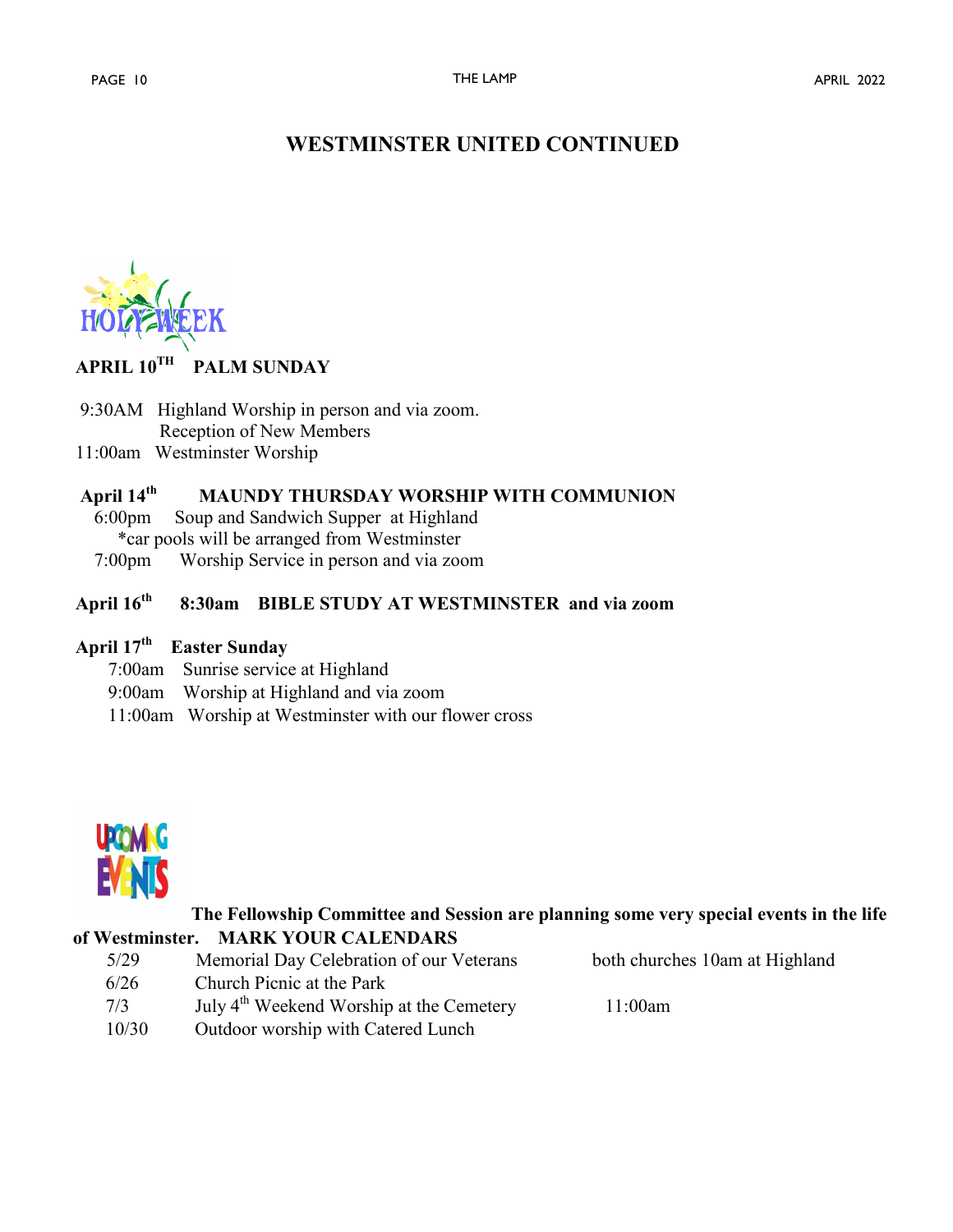# **JUNIATA VALLEY SHARED MINISTRY**



### **PASTOR NANCY'S OFFICE HOURS**

| 1st, 3rd and 4th week | (Tuesday and Thursday)  | at Highland United |
|-----------------------|-------------------------|--------------------|
| 2nd week              | (Thursday only)         | at Highland United |
| 1st, 3rd and 4th week | (Wednesday only)        | at Westminster     |
| 2nd week              | (Tuesday and Wednesday) | at Westminster     |

### **SECRETARY'S HOURS:**

| Highland United: | Tuesday 8:00-12:00    | Thursday $8:00-2:00$ | Friday 8:00-12:00 |
|------------------|-----------------------|----------------------|-------------------|
| Westminster:     | Wednesday $8:00-5:00$ | Friday 7:30-12:30    |                   |

## **Please keep in prayer our church members and our friends:**

Colton Cook, Jason Barlup, Diana Landis, Barry Cornell, Eddi Kay Gill, George Yohn, Glenda Dillman, Jimmy Kenavan, CJ Bryan, Bob Campbell, Emily Reeser, Cookie Little, Charles Ebling, Steve and Gail Campbell, Marjory Miller, Amos Miller, Pam Kennedy, Judy Armstrong, Joe Benner and all those fighting cancer, dementia, and COVID.



 April 2: Chapter 5 24 Hours That Changed the World. 8:30am at Westminster and via zoom April 9 Chapter 6 24 Hours That Changed the World. 8:30am at Highland and via zoom April 16<sup>th</sup> Chapter 7 24 Hours That Changed the World. 8:30am at Westminster and via zoom April 23rd **NO BIBLE STUDY** April  $30<sup>th</sup>$  Judas Iscariot

8:30am at Highland and via zoom

Join Zoom Meeting: <https://zoom.us/j/96734419425?pwd=SVIJVXBDSEVST300SWdZd2JOdk90dz09> Meeting ID: 967 3441 9425 Passcode: 288147 With phone +1 646 876 9923 US (New York) Meeting ID: 967 3441 9425 Passcode: 288147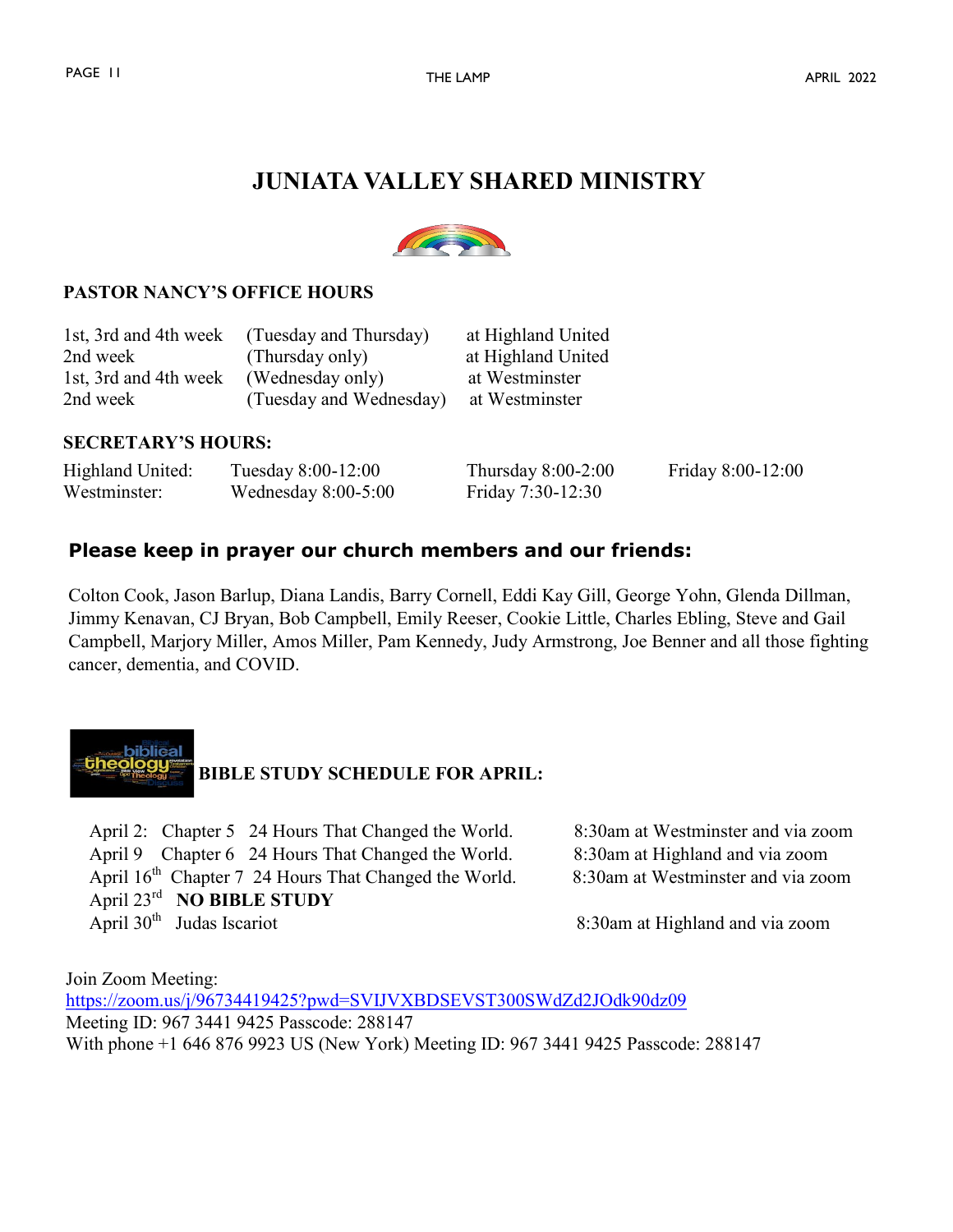# **JUNIATA VALLEY SHARED MINISTRY CONTINUED**



### **WORSHIP CALENDAR:**

April 3rd "Hope in the Dark" Mark 15:15b-23 9:30am Highland and via zoom

11:00am Westminster

April  $10^{th}$  Palm Sunday 9:30am Highland: Reception of New Members 11:00am Westminster



### **APRIL 10TH PALM SUNDAY**

- 9:30AM Highland Worship in person and via zoom. Reception of New Members
- 11:00am Westminster Worship

### **April 14th MAUNDY THURSDAY WORSHIP WITH COMMUNION**

- 6:00pm Soup and Sandwich Supper at Highland
	- \*car pools will be arranged from Westminster
- 7:00pm Worship Service in person and via zoom

### **April 16th 8:30am BIBLE STUDY AT WESTMINSTER and via zoom**

### **April 17th Easter Sunday**

- 7:00am Sunrise service at Highland
- 9:00am Worship at Highland and via zoom
- 11:00am Worship at Westminster with our flower cross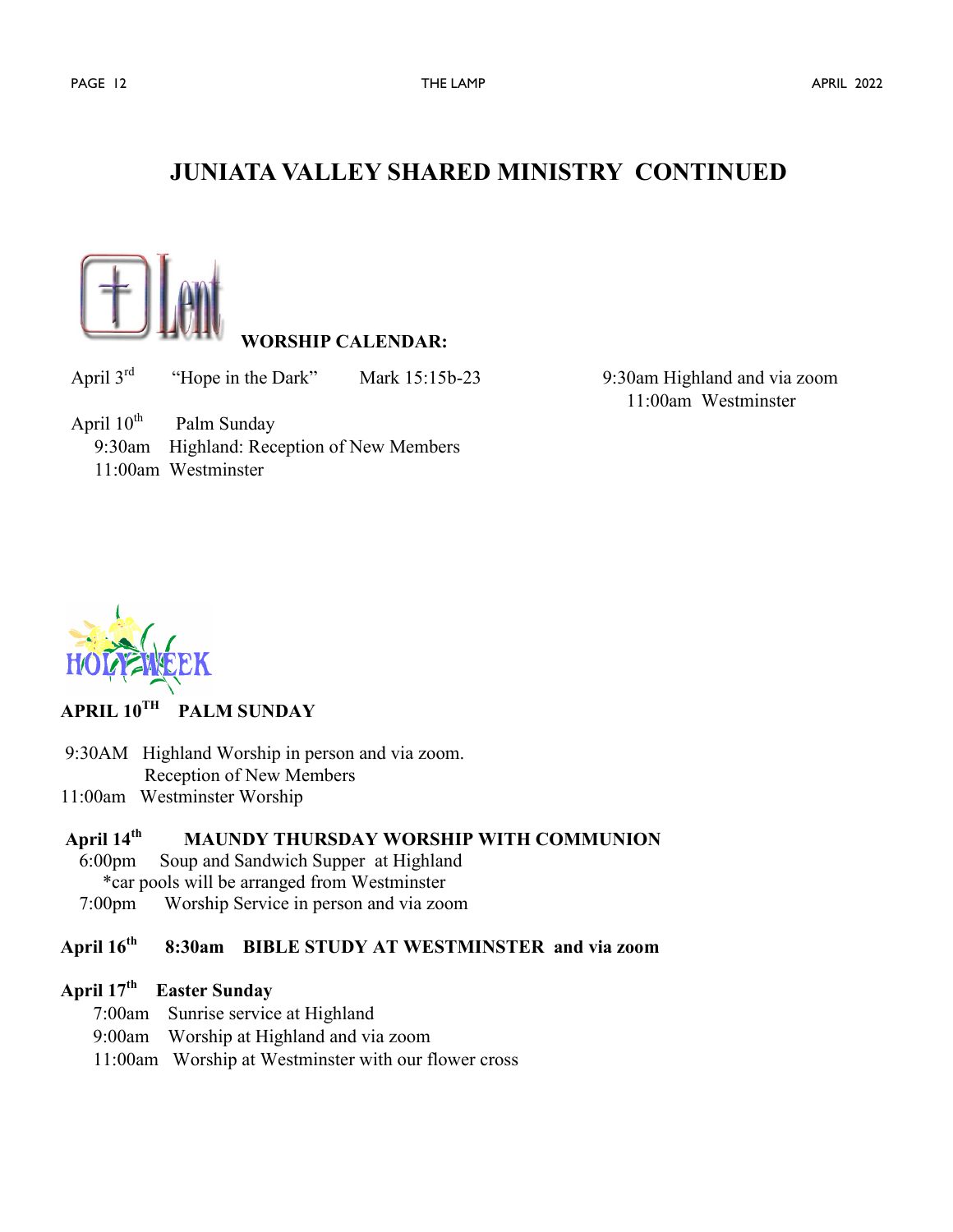# **JVSM APRIL CALENDAR**

| Sun                                                                                                                                        | <b>Mon</b>     | <b>Tue</b>            | <b>Wed</b>                            | <b>Thu</b>                                   | <b>Fri</b>       | <b>Sat</b>                                          |
|--------------------------------------------------------------------------------------------------------------------------------------------|----------------|-----------------------|---------------------------------------|----------------------------------------------|------------------|-----------------------------------------------------|
|                                                                                                                                            |                |                       |                                       |                                              | $\boldsymbol{l}$ | 2 Bible Study @<br>Westminster @<br>8:30            |
| 3 HUPC Adult SS 8:30<br>HUPC Worship 9:30<br>and Zoom<br>$9:30$ SS (W)<br>WUPC 11:00                                                       | $\overline{4}$ | 5 Deacons (W)<br>6:00 | 6 Deacons (H)<br>6:30                 | 7 Session (H)<br>6:00<br>Trustees(W)<br>3:45 | $\delta$         | 9 Bible Study @<br>Highland @<br>8:30               |
| 10 HUPC Adult SS 8:30<br>HUPC Worship 9:30<br>and Zoom<br>$9:30$ SS (W)<br>WUPC Worship 11:00<br><b>RECEPTION OF NEW</b><br><b>MEMBERS</b> | 11             | 12                    | 13                                    | 14                                           | 15               | 16 Bible Study<br>(a) Westminster<br>@8:30          |
| 17 HUPC Adult SS 8:30<br><b>EASTER SUNDAY</b><br>$7:00$ (H) Sunrise<br>9:00 (H) Worship<br>$11:00 (W)$ Worship                             | 18             | 19                    | 20 Retired Teach-<br>ers Meeting 12-2 | 21 Retired<br>Teachers<br>Luncheon 12-2      | 22               | 23 NO BIBLE<br><b>STUDY</b><br>Eastern Star<br>6:00 |
| 24 HUPC Adult SS 8:30<br>HUPC Worship 9:30<br>and Zoom<br>$9:30$ SS (W)<br>WUPC Worship 11:00                                              | 25             | 26                    | 27 Session (W)<br>6:00                | 28                                           | 29               | 30 Bible Study<br>@ Highland @<br>8:30              |